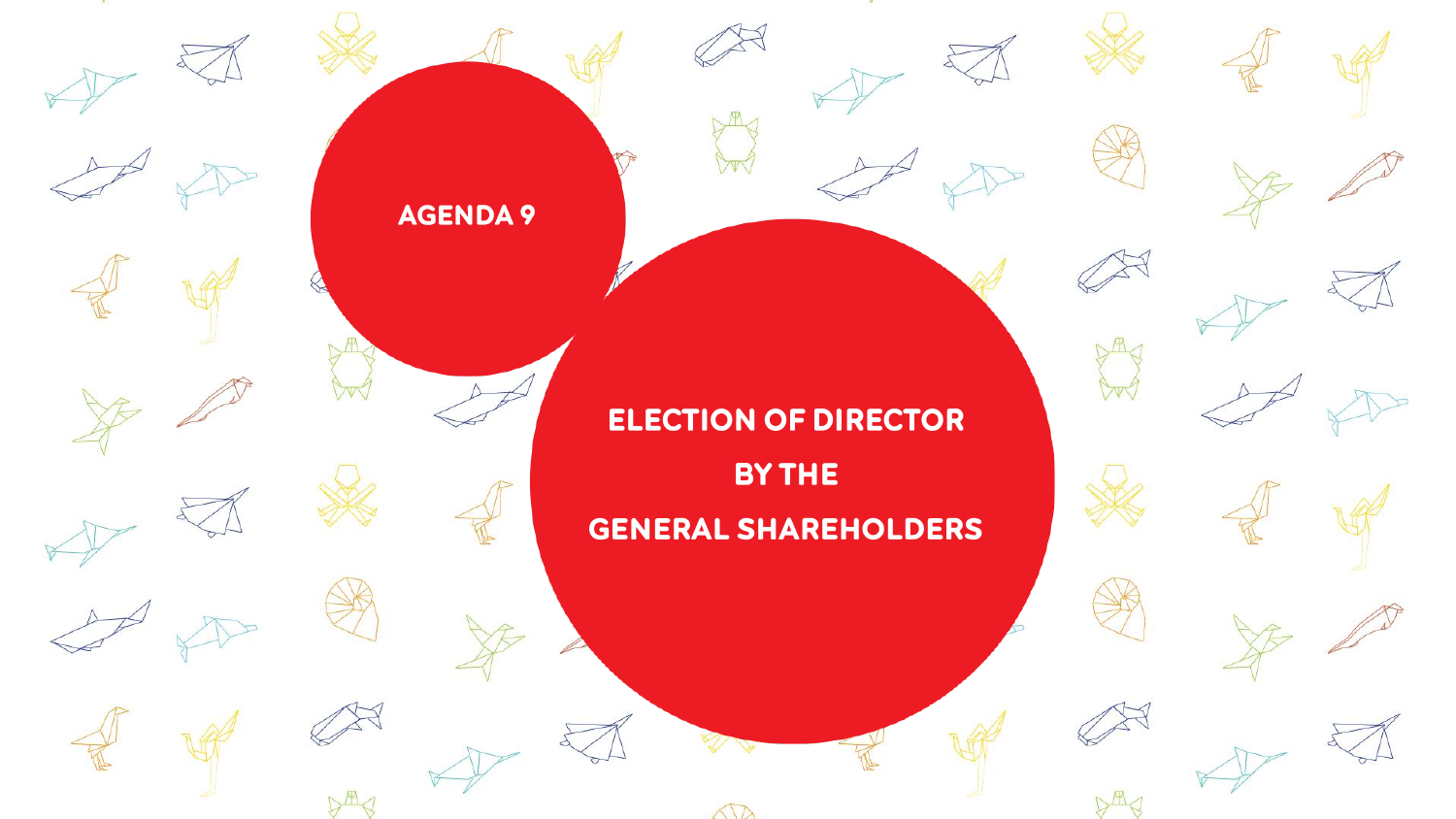

# **Fareeha Shareef**

## **EDUCATIONAL & PROFESSIONAL QUALIFICATIONS**

- Masters of Management Studies, University of Waikato, New Zealand
- Bachelor of Commerce, Lincoln University, New Zealand
- Fellow Member of Association of Chartered Certified Accountants (ACCA)

## **CURRENT EMPLOYMENT**

- Partner, FJS Associates LLP (April 2010 till date)
- Director, FJS Consulting Pvt Ltd (June 2007 till date)

## **EMPLOYMENT HISTORY**

- Chief Internal Auditor, State Trading Organization Plc (Sep 2008 Aug 2009)
- Junior Advisor, KPMG Ford Rhodes Thornton & Co. (June 2005 Dec 2006)

## **CURRENT BOARD DIRECTORSHIPS & OTHER POSITIONS**

- Ooredoo Maldives Plc (March 2020 till date)
- Commercial Bank of Maldives Pvt Ltd (2020 till date)
- FJS Consulting Pvt Ltd (2007 till date)

## **PREVIOUS BOARD DIRECTORSHIPS**

- Chairperson, Bank of Maldives Plc (May 2015 to Aug 2017)
- Maldives Housing Development Finance Corporation Plc (Mar 2009 Jan 2014)
- Maldives Pension Administration Office (2009 2015)
- Bank of Maldives Plc (Aug 2009 May 2010)

## **NO. OF SHARES IN OOREDOO MALDIVES**

• 3,500 Shares

## RELATIONSHIP (BUSINESS OR PERSONAL) WITH CURRENT BOARD OF DIRECTORS OF OOREDOO MALDIVES

• None. She is currently a Board Director of Ooredoo Maldives Plc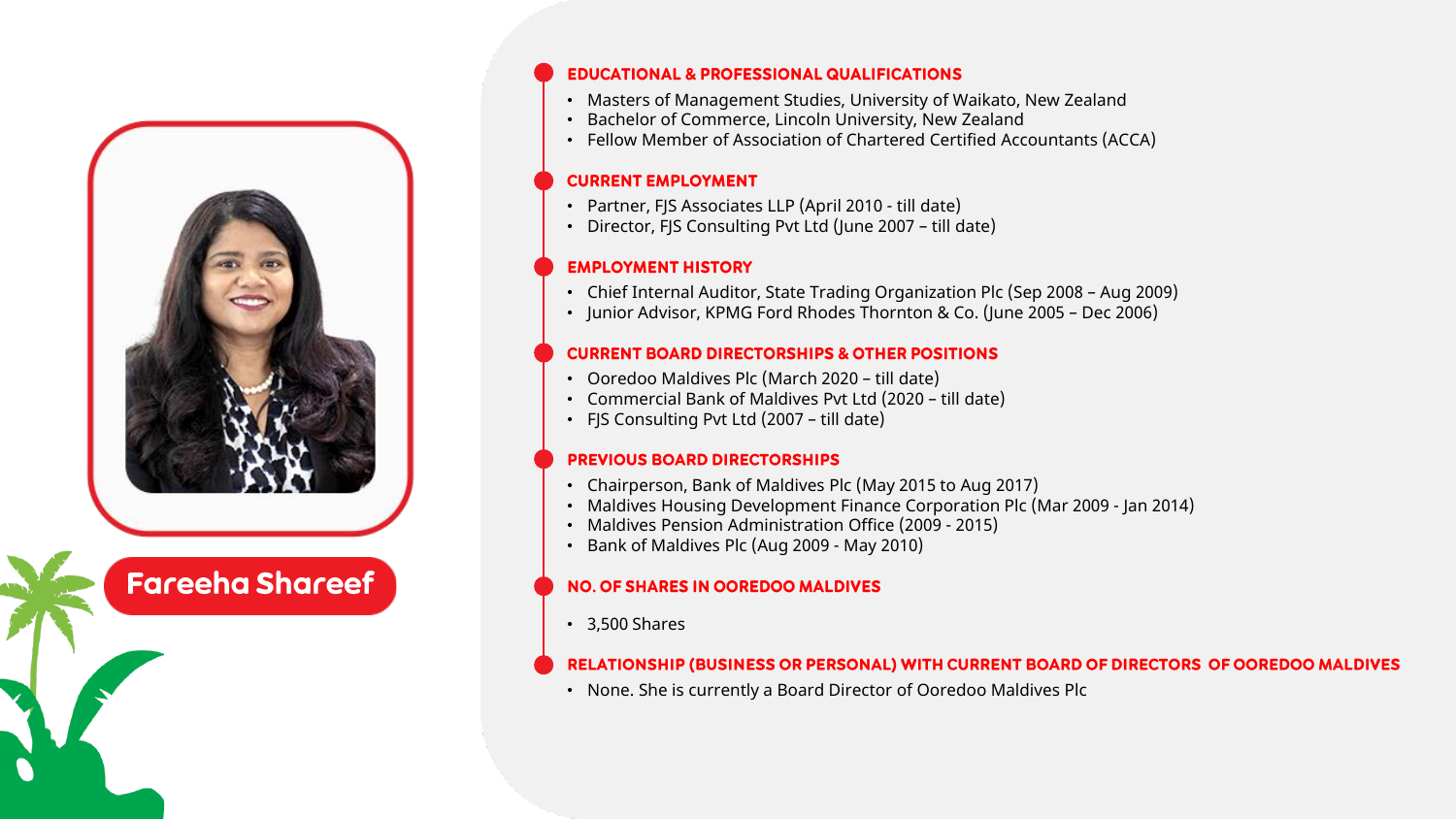

## **Aishath Hussain Manik**

## **EDUCATIONAL & PROFESSIONAL QUALIFICATIONS**

• Bachelor of Arts in Dhivehi Language, The Maldives National University

Note: Currently enrolled in Master of Dhivehi Language and Culture, The Maldives National University

#### **CURRENT EMPLOYMENT**

• None

## **EMPLOYMENT HISTORY**

- Advisory Board Member of Friendship Association of India-Maldives (2019 till date)
- Chairperson of Oversight Committee of Veshifahi Male' Program (2011 2014)
- Member of Transport Sector Council (2004 2008)
- Parliament Member for Faadhippolhu Constituency (1990-1997)

#### **CURRENT BOARD DIRECTORSHIPS & OTHER POSITIONS**

• None

#### **PREVIOUS BOARD DIRECTORSHIPS**

• Maldives Tourism Development Corporation Plc (Nov 2012 - June 2013)

## **NO. OF SHARES IN OOREDOO MALDIVES**

• 100 Shares

## RELATIONSHIP (BUSINESS OR PERSONAL) WITH CURRENT BOARD OF DIRECTORS OF OOREDOO MALDIVES

• None